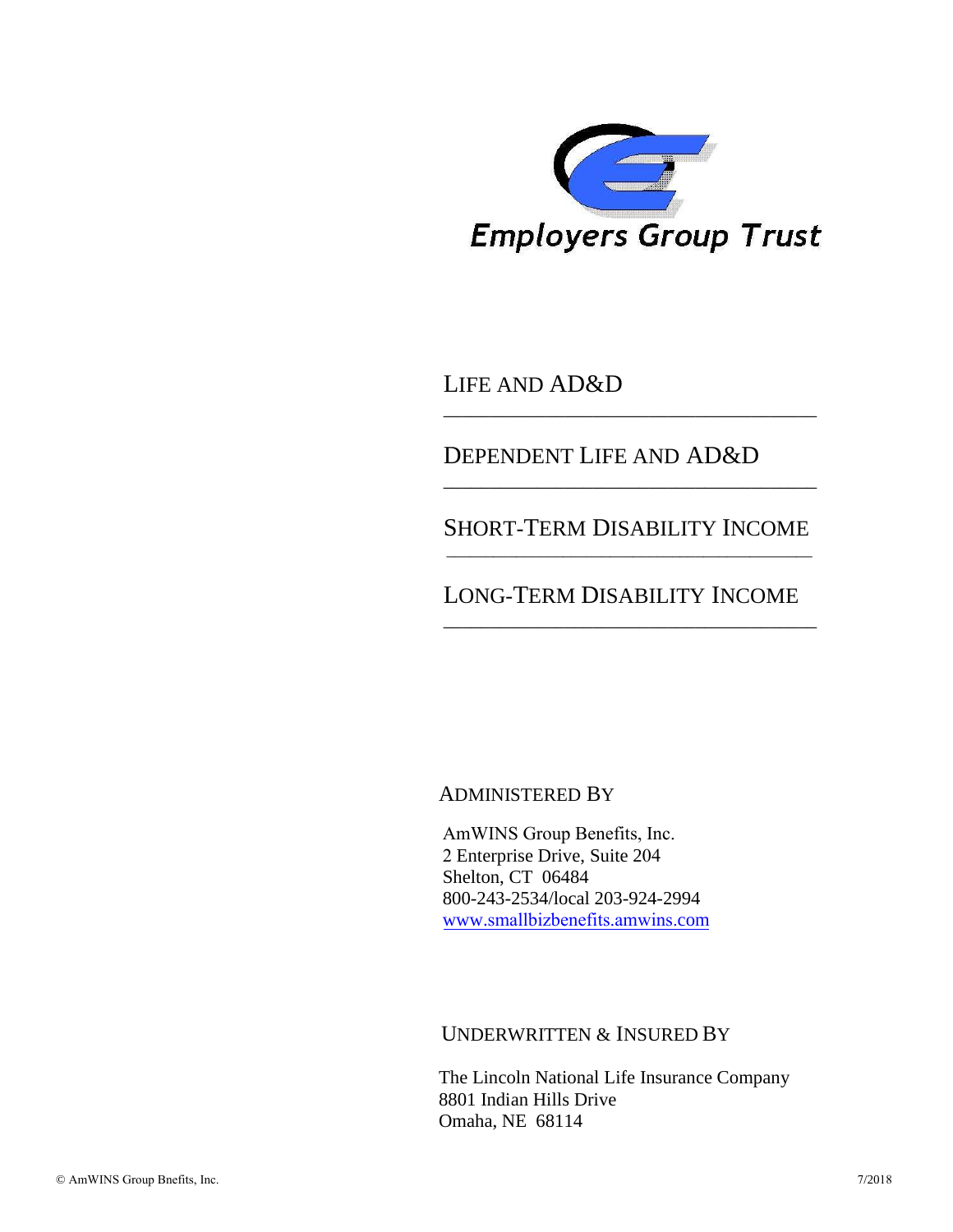# **Group Eligibility**

- Life, Accidental Death & Dismemberment, STD and LTD are available to groups of 2 or more full time employees. All lines are available on a stand-alone or package basis.
- Group must be in business at least 1 year for Life AD&D, STD and LTD. Spin off groups may be considered and must receive prior approval from underwriting.
- Certain groups are ineligible for participation without prior underwriting approval of The Lincoln National Life Insurance Company. These include:
	- Aviation
	- Building maintenance hourly or union
	- Clergy
	- Farming and ranching
	- Fishing
	- Hotels, motels and restaurants
	- Junk and scrap dealers
- Mines and quarries
- Parking lots
- Sawmills and logging operations
- Taxi companies
- Gas Stations
- Nurseries with less than 2 years in business
- Barber shops and beauty shops

This list is intended only as a representative sample. Individual cases will be taken into consideration. Final eligibility of specific groups and specific industries along with rate basis and factors are determined by the Underwriter. Not all benefit options are available in all states. Complete details of availability and complete benefit options are available from the Plan Administrator.

- Group with: two or more employees age 60 or over require prior underwriting approval before proposal and case submission. Contact the underwriting department at AmWINS Group Benefits, Inc.
- STD/LTD not eligible if working out of residence
- Group must participate in Social Security and Workers Compensation
- Not more than 50% of the insureds may be members of the same immediate family
- This program of insurance is **not available** in the state of **New York.**

### **Group Effective Dates**

 Coverage will become effective on the first of the month coincident with or next following approval by The Lincoln National Life Insurance Company. All cases must be effective on the first day of a month and will be billed monthly.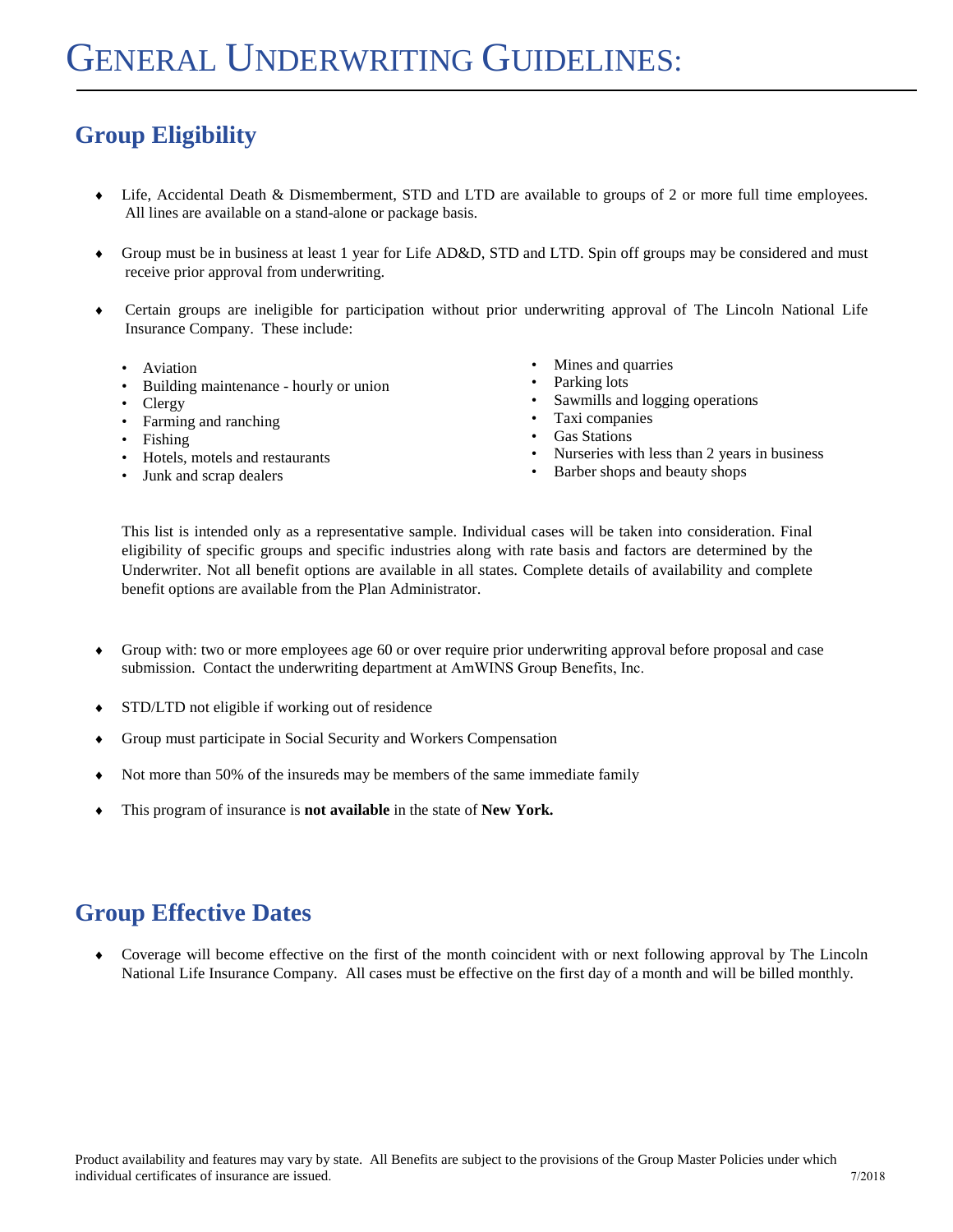# **Employee Eligibility**

 Employees working a minimum of **30** hours per week on a permanent full time basis are eligible for Life AD&D, STD and LTD benefits.

Active Work or Actively at Work means an employee's full-time performance of all customary duties of his or her occupation at:

- (1) the GROUP POLICYHOLDER'S place of business; or
- (2) any other business location where the employee is required to travel.

### **Employee Coverage**

 For those employed on the effective date of the coverage, insurance will begin on the effective date of the group plan. Those employed subsequent to the effective date of the plan will become effective on the first of the month following the eligibility waiting period established by the employer (1, 2 or 3 months).

### **Participation Requirements**

 Non-contributory plans require 100% participation of all full time employees. Contributory participation requirements are:

| <b>No. of Employees</b> | <b>Minimum Participation</b> |
|-------------------------|------------------------------|
| $2 - 4$                 | 100\%                        |
| 5-9                     | $100\%$ minus 1              |
| 10 or more              | 75%                          |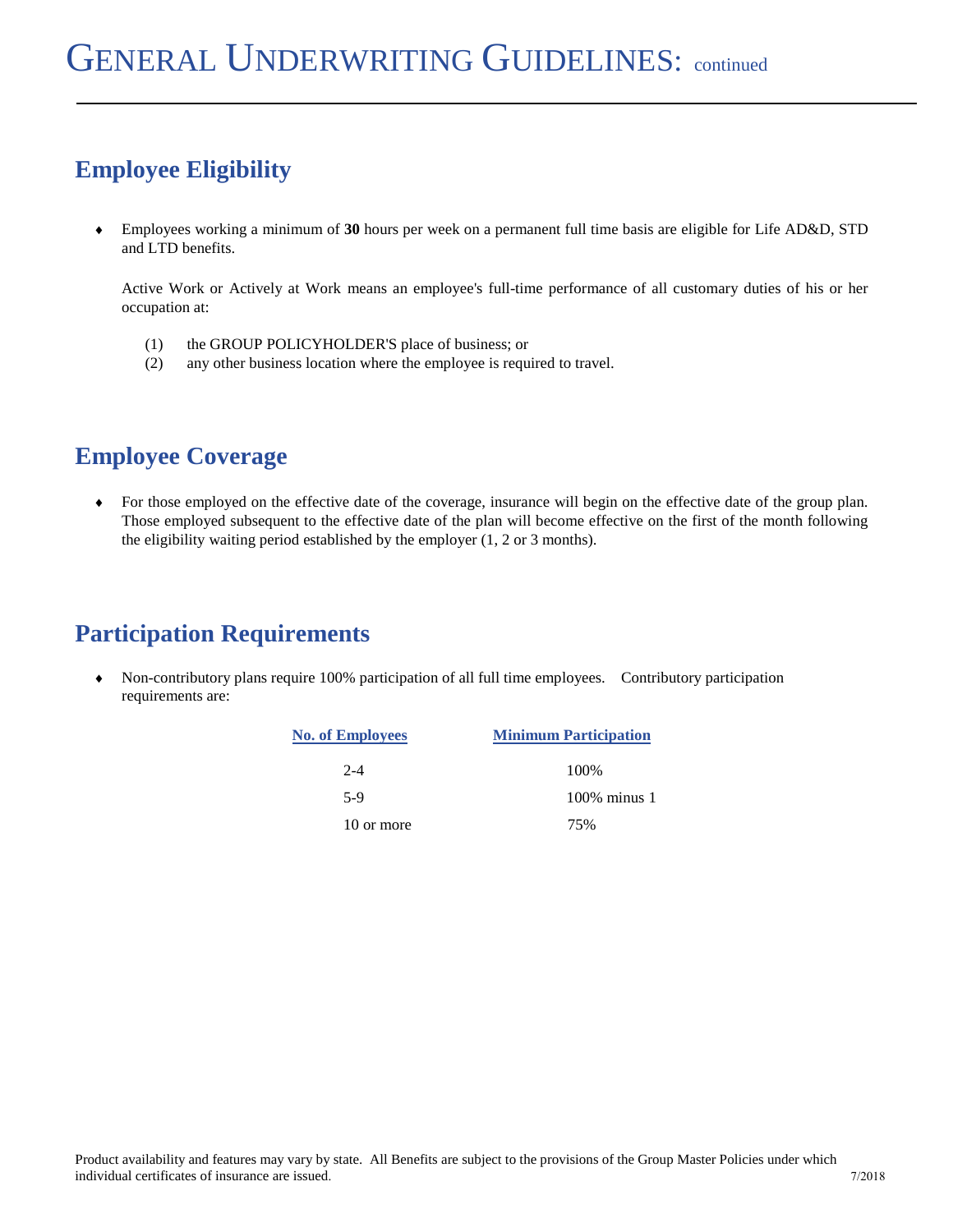### **Life Insurance**

- $\bullet$  The minimum benefit per employee is \$15,000; the highest single benefit may not exceed 2-1/2 times the average benefit. *Actively at Work Provision applies.*
- All Life and AD&D rates are guaranteed for 3 years from the effective date of coverage.
- Plan Designs include: Flat, Salary, or Class Schedules subject to 2.5 x annual salary rule between classes
- Carve out groups are acceptable with prior approval.
- Life/AD&D benefit is required for Dependent Life.
- Life Conversion available.
- If coverage is Contributory, a suicide exclusion applies. Benefits will not be payable if the Insured Person's death:
	- (1) results from suicide, while sane or insane; and
	- (2) occurs within two years after the Insured Person's Personal Life Insurance or an increased amount of insurance takes effect under the Policy (or under any prior group life insurance policy which the Policy replaced within 1 day of the prior plan's termination date).
- ◆ Issue Limits for Life and AD&D benefits:

| <b>No. of Employees</b> | <b>Non Medical Issue</b> | <b>Overall Maximum</b><br><b>With Evidence of Insurability</b> |
|-------------------------|--------------------------|----------------------------------------------------------------|
| $2 - 4$                 | \$50,000                 | \$100,000                                                      |
| $5-9$                   | \$75,000                 | \$200,000                                                      |
| $10-19$                 | \$100,000                | \$250,000                                                      |
| $20+$                   | \$125,000                | \$500,000                                                      |

#### **Age Reduction**

 Life insurance and AD&D will reduce 35% upon the person's attainment of age 65 and an additional 15% of the original amount at age 70. Benefits terminate upon retirement.

#### **Accelerated Death Benefit**

 Employees with a life expectancy of twelve months or less may apply to The Lincoln National Life Insurance Company and if approved, may receive up to 75% of their death benefit while still living to a maximum of \$250,000.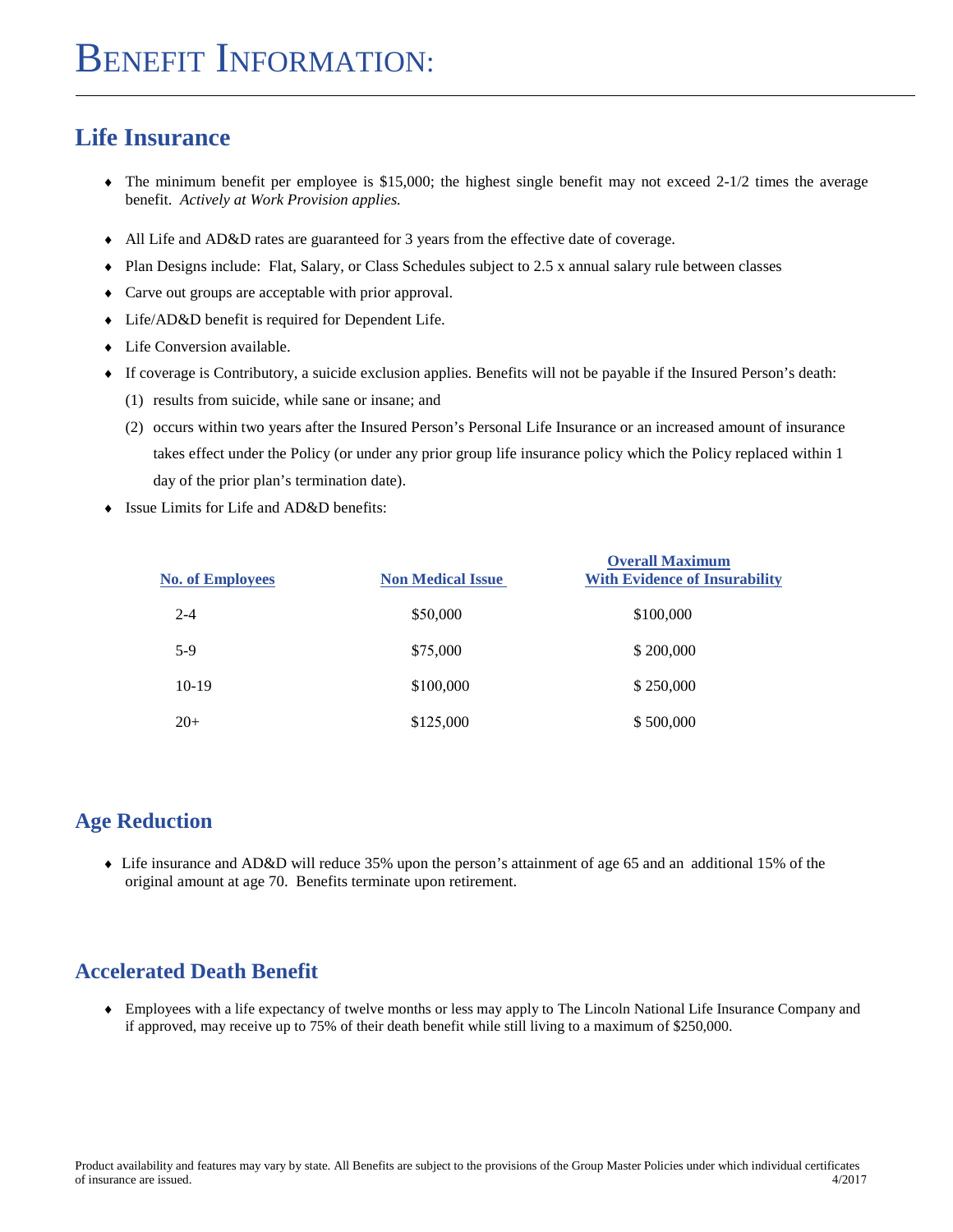#### **Waiver of Premium**

- Life insurance will be continued, **without payment of premiums**, for an Insured Person who:
	- (1) becomes Totally Disabled while insured under this policy and before reaching age 60;
	- (2) remains Totally Disabled for at least 6 months in a row; and
	- (3) submits satisfactory proof within the 7th through the 12th months of disability; or: (a) as soon as reasonably possible after that; but (b) not later than the 24th month of disability, unless he or she was legally incapacitated.

#### **Travel Connect**

 This benefit covers the employee and their immediate family members while traveling on business or for leisure travel. It provides travel, medical and safety-related services while traveling just 100 miles for more from home.

#### **LifeKeys Services**

This benefit offers assistance to help beneficiaries cope with difficult and emotional periods.

### **Accidental Death & Dismemberment (AD&D)**

 Accidental death and dismemberment insurance (*AD&D*) is a form of insurance covering death or specific types of bodily injury as a result of an accident. In the event of accidental death, this insurance will pay benefits in addition to any life insurance. The schedule of insurance determines the amount of principal sum for which each individual is insured. The AD&D includes the following:

#### **Safe Drive Benefits**

 If an Insured Person dies as a direct result of a covered auto accident, for which Accidental Death and Dismemberment Benefits are payable; then: (1) an additional Seat Belt Benefit will be payable, if the Insured Person was wearing a properly fastened seat belt at the time of the accident; and (2) an additional Air Bag Benefit will be payable, if the auto was equipped with air bag(s). The Seat Belt Benefit equals \$10,000 or 10% of the Principal Sum, whichever is less; and the Air Bag Benefit equals \$10,000 or 10% of the Principal Sum, whichever is less. The Principal Sum is the amount payable because of the Insured Person's accidental death.

### **Common Carrier Benefit**

 "Common Carrier Accident" means a covered accidental bodily injury, which is sustained while riding as a fare paying passenger (not a pilot, operator or crew member) in or on, boarding or getting off from a Common Carrier. "Common Carrier" means any land, air or water conveyance operated under a license to transport passengers for hire. An amount equal to the AD&D principal sum will be paid if an insured dies as the result of an accident while a fare-paying passenger on a common carrier operated for passenger service. This benefit will be paid in addition to the amounts payable under the Life and AD&D portions of this plan.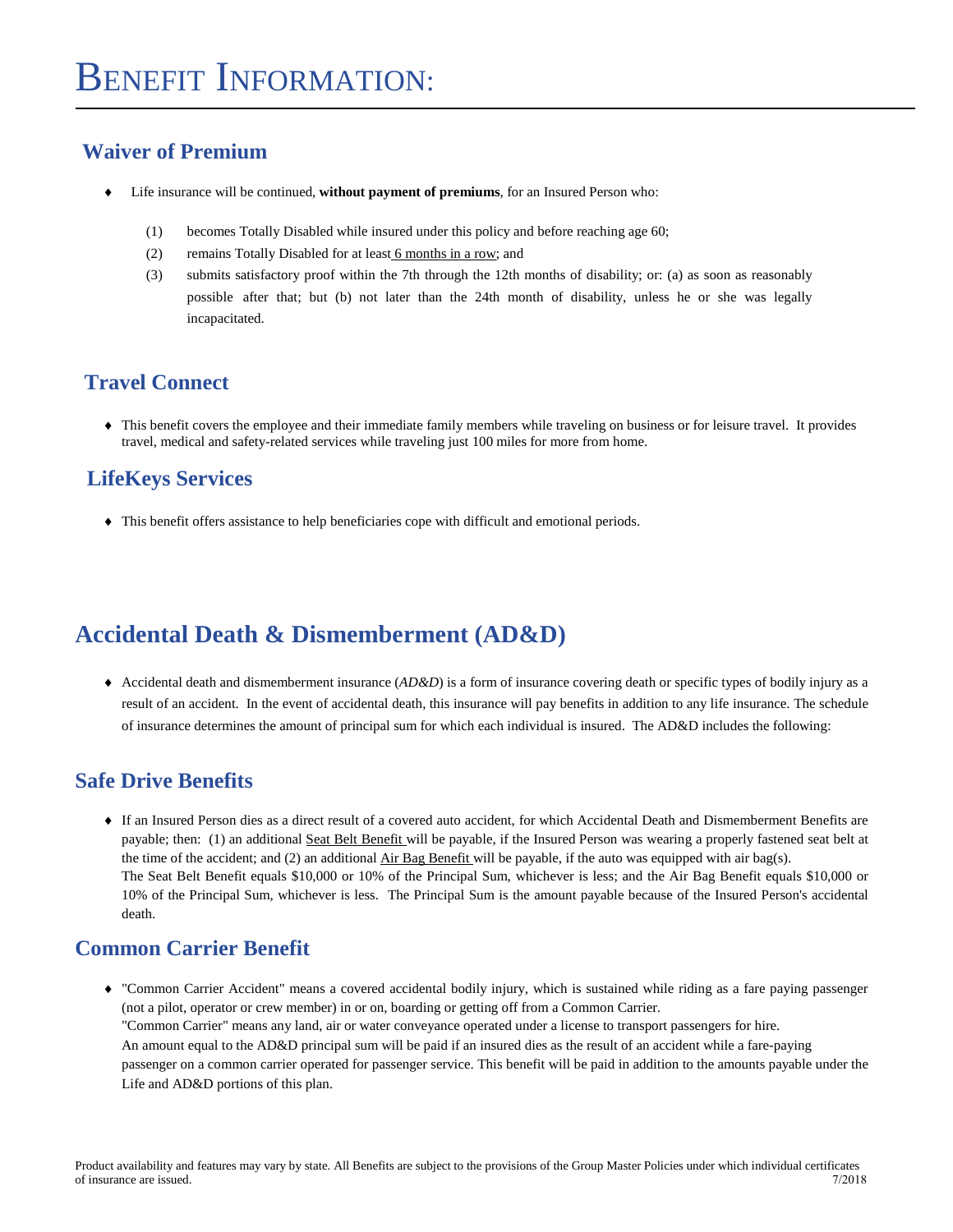#### **Accidental Death & Dismemberment (AD&D) Exclusions/Limitations**

- Benefits are not payable for any loss to which a contributing cause is:
	- (1) intentional self-inflicted injury or self-destruction;
	- (2) disease, bodily or mental infirmity, or medical or surgical treatment of these;
	- (3) participation in a riot;
	- (4) duty as a member of any military, naval or air force;
	- (5) war or any act of war, declared or undeclared;
	- (6) participation in the commission of a felony;
	- (7) voluntary use of any controlled substance, as defined in Title II of the Comprehensive Drug Abuse Prevention and Control Act of 1970, as now or hereafter amended; unless prescribed by the Insured Person's Physician;
	- (8) travel or flight in any aircraft, including balloons and gliders; except as a fare paying passenger on a regularly scheduled flight; or
	- (9) driving while intoxicated.

### **Dependent Life and AD&D**

Dependent Life is available only if employee life is selected. It includes AD&D.

| <b>Family rate of \$2.85 per month:</b> | <b>Life/AD&amp;D Coverage</b> |
|-----------------------------------------|-------------------------------|
| Spouse <i>(to age 75)</i>               | \$10,000                      |
| Dependent Children                      |                               |
| 14 days to 6 months                     | \$100                         |
| 6 months to $23*$ yeas of age           | \$5,000                       |
| ( $*$ to age 25 if full-time student)   |                               |

Each child is covered, regardless of the number of children in a family. Newly born children will be automatically covered on the date they become eligible.

#### **Accidental Death or Dismemberment Benefit for a Dependent Spouse**

- The Company will pay the benefit if:
	- (1) a Dependent Spouse sustains an accidental bodily injury while insured under this provision; and
	- (2) that injury directly causes one of the following losses within 365 days after the date of the accident. **Loss of Life**

```
Loss of One Member (Hand, Foot or Eye)
```
#### **Loss of Two or More Members**

The loss must result directly from the injury and from no other causes.

- A Dependent Spouse is eligible for the Accidental Death and Dismemberment Insurance if the Spouse:
	- (1) is insured by this provision on the date of the accident;
	- (2) is not legally separated from the Insured Person; and
	- (3) is not serving on active duty in the armed forces of any state or country except for duty of 30 days or less for training in the Reserves or National Guard.

**Please Note:** If a married couple is employed by the same firm, both spouses can be covered as insured persons as well as dependents of each other.

Product availability and features may vary by state. All Benefits are subject to the provisions of the Group Master Policies under which individual certificates of insurance are issued. 7/2018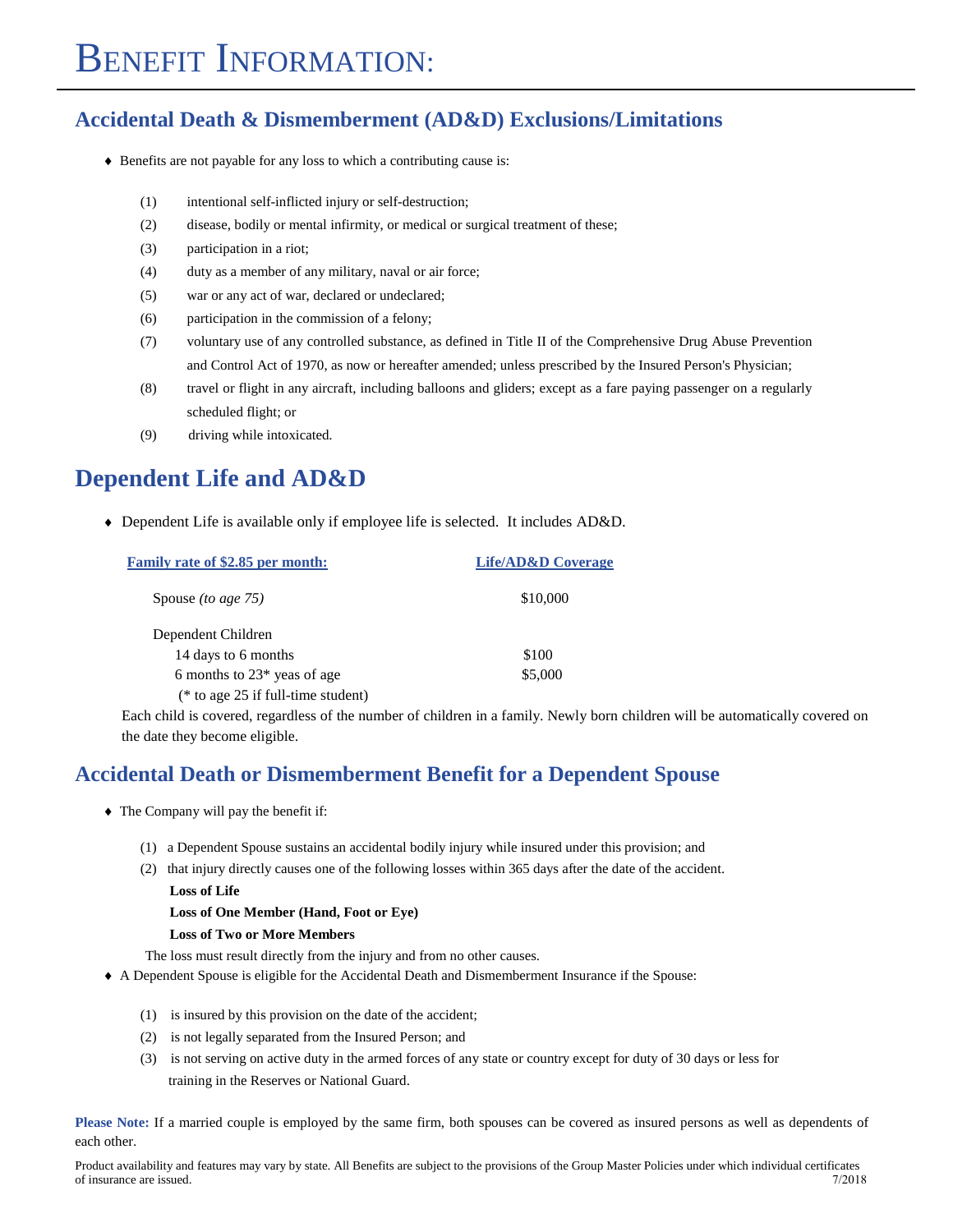### **Short-Term Disability Income**

- All STD rates are guaranteed for 2 years from the effective date of coverage.
- Maternity is covered as any other illness.
- Short Term Disability benefits are based on **60%** of basic weekly earnings.
- **Basic Weekly Earnings** or **Predisability Income means** the Insured Person's average weekly base salary or hourly pay from the Employer before taxes on the Determination Date. The "Determination Date" is the last day worked just prior to the date the Disability begins. It also includes paid commissions averaged over the 12 months just prior to the Determination Date; or over the actual

period of employment with the Employer just prior to that date, if shorter. It does **not** include bonuses, overtime pay, or any other extra compensation. It does **not** include income from a source other than the Employer.

 Benefits are payable on a weekly basis while the insured is disabled and under the care of a licensed physician or surgeon.

#### **Definition of Disability**

Through the elimination period, an insured is considered disabled if due to sickness or injury he/she is unable to perform any of the material and substantial duties of his/her regular occupation. Following the elimination period, the insured is considered disabled if due to sickness or injury he/she is considered disabled if due to sickness or injury he/she is unable to perform some or all of the material and substantial duties of his/her regular occupation and has at least a 20% loss in pre-disability earnings.

#### **STD Issue Limits**

| <b>No. of Employees</b> | <b>Amount of Benefit</b> |
|-------------------------|--------------------------|
| $2 - 4$                 | up to $$750$             |
| $5+$                    | up to $$1,250$           |

#### **Plan Designs**

- **Plan I** Maximum benefit period 13 weeks Disability due to injury 1st day Disability due to sickness 8th day
- **Plan II** Maximum benefit period 26 weeks Disability due to injury 1st day Disability due to sickness 8th day

Product availability and features may vary by state. All Benefits are subject to the provisions of the Group Master Policies under which individual certificates of insurance are issued. 7/2018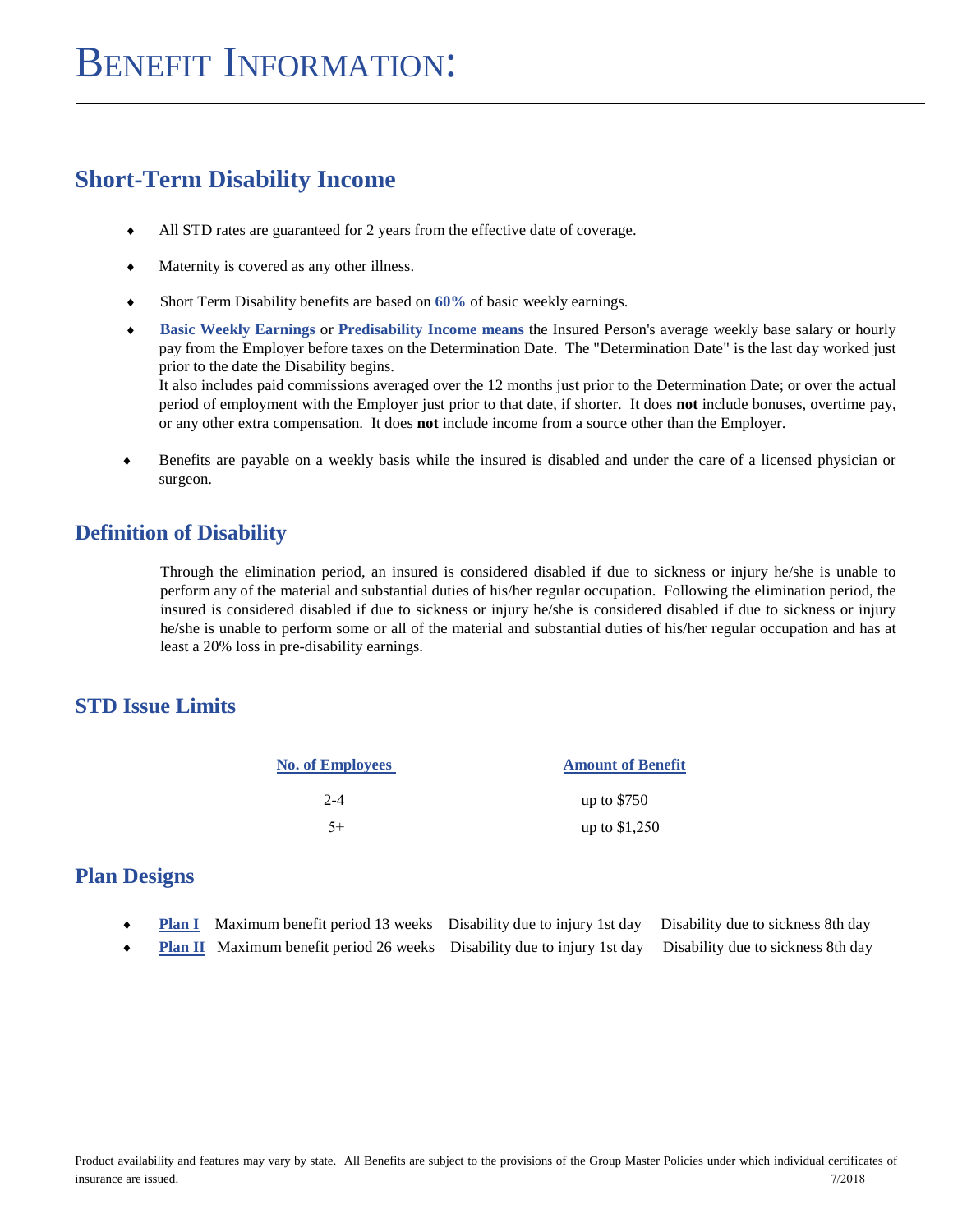#### **Benefit Offsets & Exclusions**

- Offsets include compulsory benefits, other insurance plans, employer's retirement plans, social security and government retirement plans.
- Exclusions: Weekly Benefits will not be payable for any period of Disability:
	- (1) which is the result of an intentionally self-inflicted Injury or suicide attempt;
	- (2) during which the Insured Person is not under the Regular Care of a Physician;
	- (3) which is the result of war (declared or undeclared) or any act of war;
	- (4) which is the result of a Sickness or Injury for which the Insured Person receives benefits under Workers' Compensation or similar coverage; or
	- (5) which arises out of (or in the course of) any employment for wage or profit, when the Disability would be covered by Workers' Compensation or similar coverage if: (a) the Employer had enrolled the Insured Person for such coverage; and (b) the Insured Person and Employer had cooperated in filing a claim under that plan; or
	- (6) during which the Insured Person receives payment under the Employer's Sick Leave or Salary Continuance Plan.

### **Partial Disability Benefit**

- The Company will pay a Weekly Partial Disability Benefit, if the Insured Person:
	- (1) becomes Partially Disabled while insured for this benefit;
	- (2) is engaged in Partial Disability Employment;
	- (3) is earning at least 20% of Basic Weekly Earnings when Partial Disability Employment begins;
	- (4) is under the Regular Care of a Physician; and
	- (5) at his or her own expense, submits proof of continued Partial Disability, Physician's care and reduced earnings to the Company upon request.

The Insured Person is not required to be Totally Disabled prior to receiving Weekly Partial Disability Benefits. The Day Benefits Begin may be reached by days of Total Disability, Partial Disability, or any combination of these. Proportional benefits will be paid for a partial week of Partial Disability.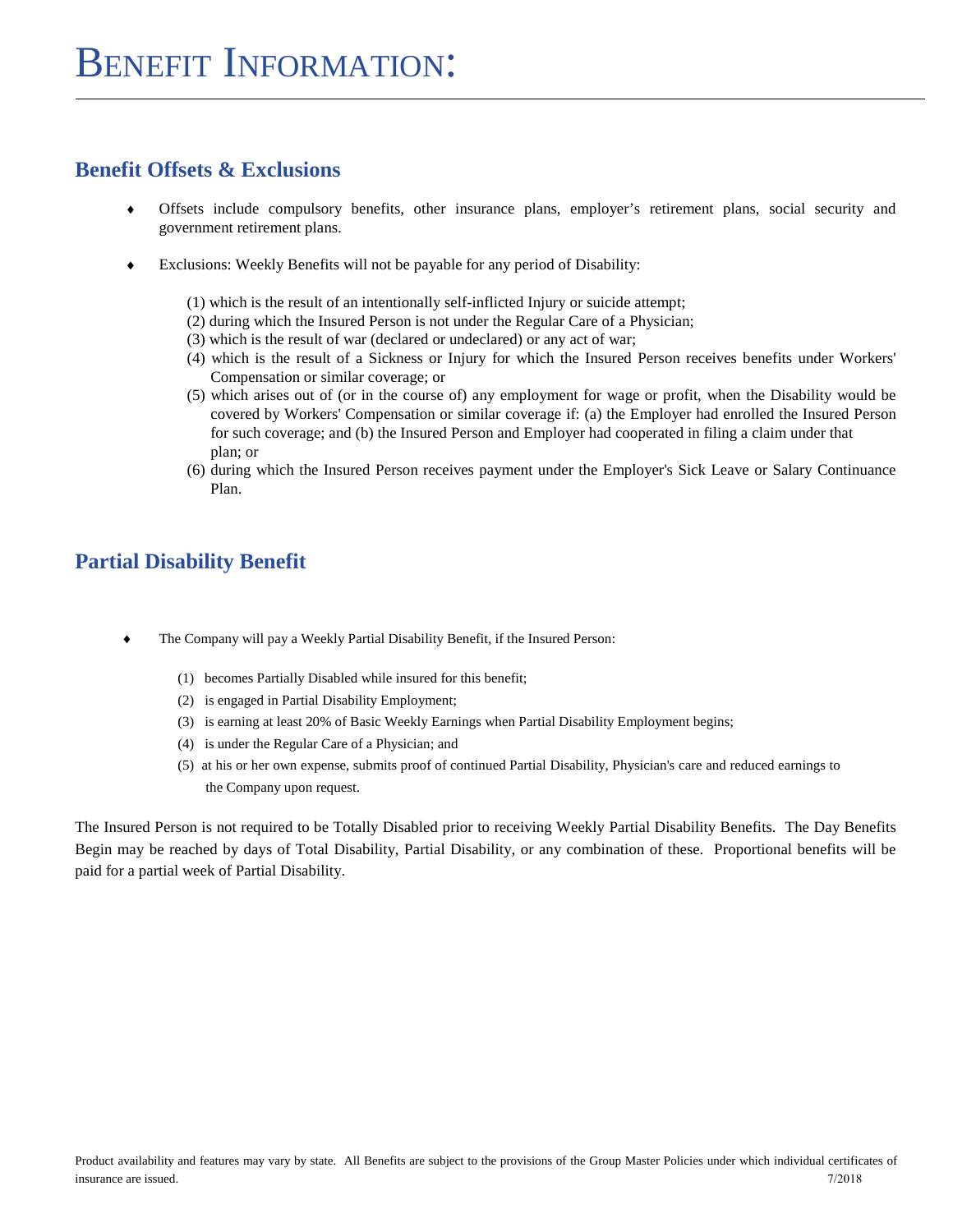### **Long-Term Disability**

- $\bullet$ All LTD rates are guaranteed for 3 years from date of coverage.
- $\blacklozenge$ Long-Term Disability Income is intended primarily for the small business employer. It is available to firms with two or more eligible employees. The standard monthly benefit is 60% of insured monthly earnings, not to exceed **\$7,500** per month (covered annual salary up to \$150,000), payable to age 65. **A \$10,000 monthly maximum is available for select industries.** Contact AmWINS Group Benefits, Inc. for eligibility requirements.
- Annual Salary means the Insured Employee's Basic Monthly Earnings or Predisability Income multiplied by 12.
- **Basic Monthly Earnings** or **Predisability Income** means the Insured Employee's average monthly base salary or hourly pay from the Employer before taxes on the Determination Date. The "Determination Date" is the last day worked just prior to the date the Disability begins.

It also includes paid commissions averaged over the 12 months just prior to the Determination Date; or over the actual period of employment with the Employer just prior to that date, if shorter. It does **not** include bonuses, overtime pay, or any other extra compensation. It does **not** include income from a source other than the Employer.

#### **Definition of Disability**

During the Elimination Period and Own Occupation Period, it means that due to an Injury or Sickness the Insured Employee is unable to perform each of the Main Duties of his or her Own Occupation. After the Own Occupation Period, it means that due to an Injury or Sickness the Insured Employee is unable to perform each of the Main Duties of any occupation which his or her training, education or experience will reasonably allow.

### **Special Features Include**

- Choice of elimination period: **90** or **180 days**
- Progressive Partial Disability benefits are designed to encourage and assist employees to return to work. With Progressive Partial Disability, an insured can receive a partial Disability benefit after satisfying the elimination period which consists of a period of total disability, partial disability or a combination thereof.
- Two year own occupation definition is standard.
- **Own occupation to Social Security Normal Retirement Age (SSNRA) is available for select industries.** Contact AmWINS Group Benefits, Inc. for eligibility requirements.
- Benefits payable for disabilities due to both sickness and accident (on or off the job).
- Zero Day Residual.
- Full coverage for disabilities due to maternity.
- Benefits for disability resulting from mental or nervous conditions (extended beyond 24 months if hospitalized).
- "3-Month Survivor Benefit" payable in one lump sum to a surviving spouse if an employee dies after having been disabled for at least 180 days and was receiving benefits under this plan.

Product availability and features may vary by state. All Benefits are subject to the provisions of the Group Master Policies under which individual certificates of insurance are issued. 7/2018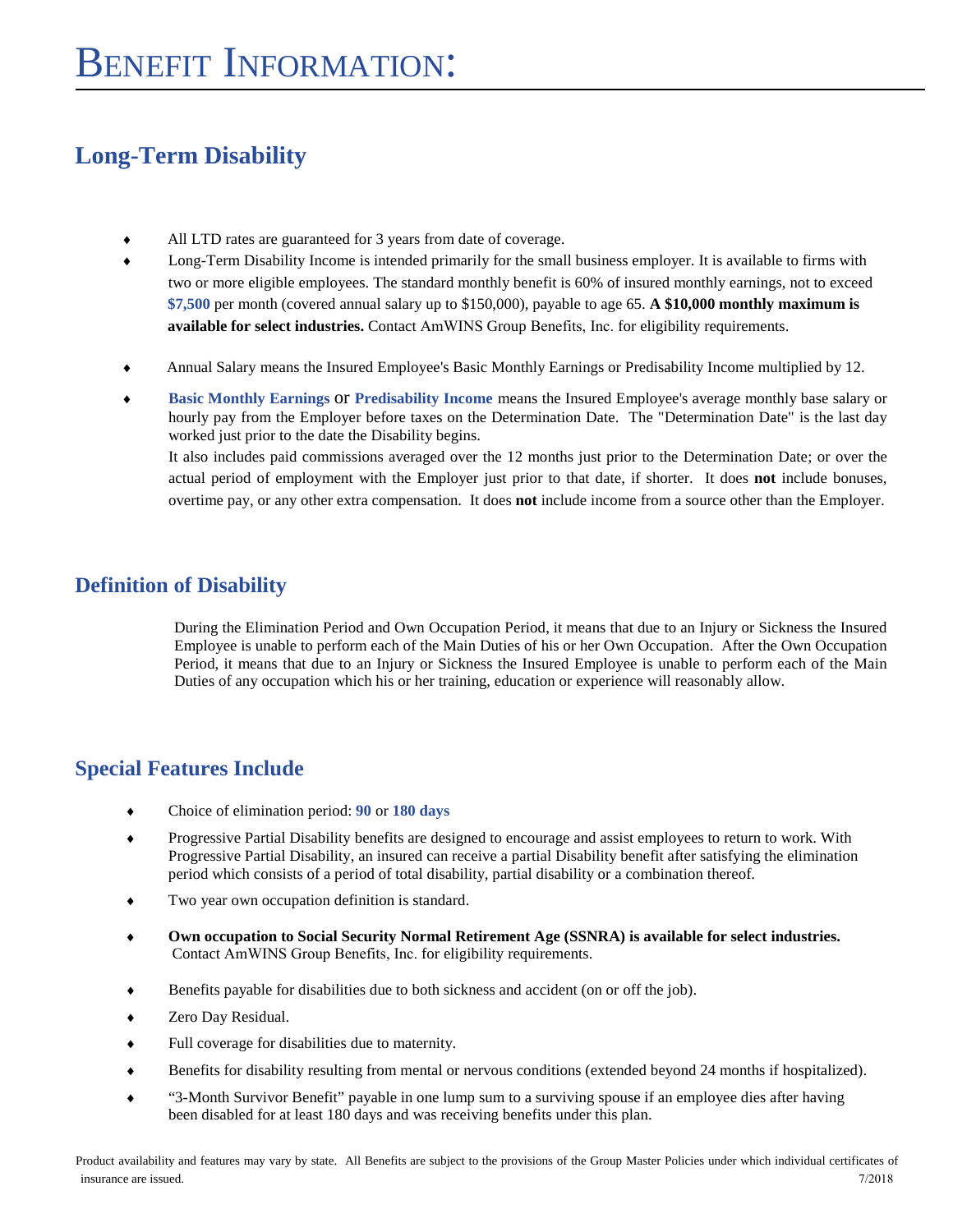- $\bullet$  \$100 minimum monthly benefit.
- $\triangleleft$  LTD Conversion
- Employee Connect (EAP Services) These services provide 24 hour confidential support, guidance and resources for assistance for you or an immediate household family member regarding many issues such as:
	- 1. Parenting and childcare
	- 2. Eldercare
	- 3. Relationships
	- 4. Work and Career
	- 5. Financial
- Long-Term disability premium is waived while an employee is receiving benefits.

#### **Maximum Benefit Periods**

 (For Sickness, Injury, or Pre-Existing Conditions): The Insured Employee's Social Security Normal Retirement Age, or the Maximum Benefit Period shown below (whichever is later).

| <b>Age Disability Begins</b> | <b>Max. Benefit Period</b> |
|------------------------------|----------------------------|
| Under Age 60                 | To Age 65                  |
| 60                           | 60 months                  |
| 61                           | 48 months                  |
| 62                           | 42 months                  |
| 63                           | 36 months                  |
| 64                           | 30 months                  |
| 65                           | 24 months                  |
| 66                           | 21 months                  |
| 67                           | 18 months                  |
| 68                           | 15 months                  |
| 69 or older                  | 12 months                  |
|                              |                            |

 Groups in **restricted industries** will be offered a 2 year benefit with 180 day elimination. Please contact AmWINS Group Benefits, Inc. for more information on these industries.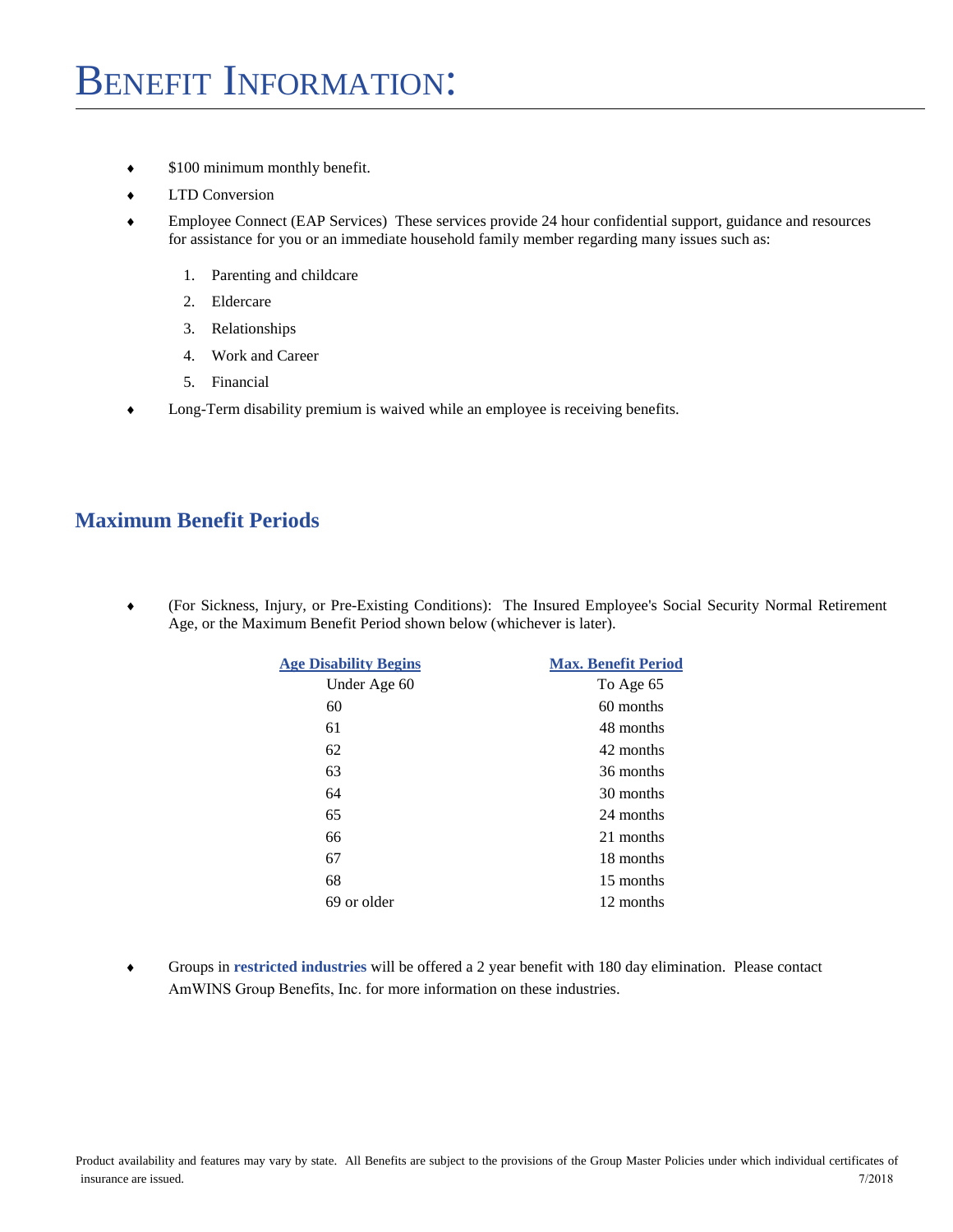#### **Benefit Offsets & Exclusions**

- LTD benefits will be reduced by retirement benefits, disability benefits received from worker's compensation, Social Security (both primary and secondary), compulsory disability plans and any other group disability income plan.
- Exclusions: This Policy will not cover any period of Total or Partial Disability:
	- 1. due to war, declared or undeclared, or any act of war;
	- 2. due to intentionally self-inflicted injuries;
	- 3. due to active Participation in a Riot;
	- 4. due to the Insured Employee's committing of or the attempting to commit a felony;
	- 5. during which the Insured Employee is incarcerated for the commission of a felony;
	- 6. during which the Insured Employee is not under the regular care of a Physician; or
	- 7. after the Insured Employee has resided outside the United States or Canada for more than 12 consecutive benefit months for purposes other than employment with the Employer.

#### **Pre-Existing Conditions 12/6/24 (States may vary)**

- "Pre-Existing Condition" means a Sickness or Injury for which the Insured Employee received treatment or where symptoms were present to the degree that a person would seek treatment within 12 months prior to his/her effective date of coverage
- This plan will cover a disability if it is caused by, contributed by, or results from a pre-existing condition and the disability begins:
	- (a) after the insured has gone at least 6 consecutive months from his/her effective date of coverage without treatment for the pre-existing condition; or
	- (b) after being insured for 24 consecutive months from his/her effective date of coverage.
- Continuity of coverage provision applies to take-over business.